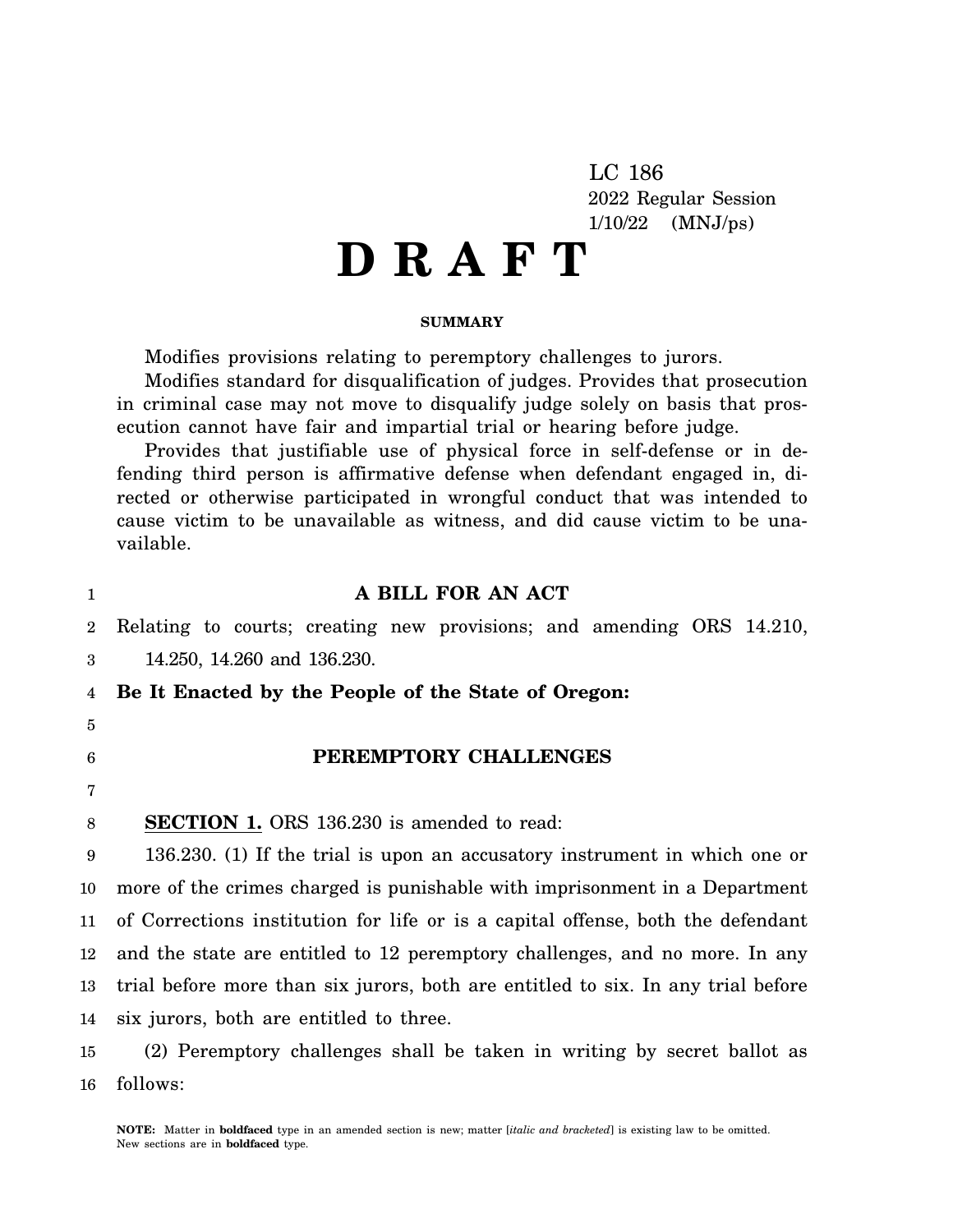#### LC 186 1/10/22

1 2 3 (a) The defendant may challenge two jurors and the state may challenge two, and so alternating, the defendant exercising two challenges and the state two until the peremptory challenges are exhausted.

4 5 6 7 (b) After each challenge the panel shall be filled and the additional juror passed for cause before another peremptory challenge is exercised. Neither party shall be required to exercise a peremptory challenge unless the full number of jurors is in the jury box at the time.

8 9 10 11 12 13 14 (c) The refusal to challenge by either party in order of alternation does not prevent the adverse party from exercising that adverse party's full number of challenges, and such refusal on the part of a party to exercise a challenge in proper turn concludes that party as to the jurors once accepted by that party. If that party's right of peremptory challenge is not exhausted, that party's further challenges shall be confined, in that party's proper turn, to such additional jurors as may be called.

15 16 (3) Notwithstanding subsection (2) of this section, the defendant and the state may stipulate to taking peremptory challenges orally.

17 [*(4) Peremptory challenges are subject to ORCP 57 D(4).*]

18 19 20 21 22 **(4)(a) A party may not exercise a peremptory challenge on the basis of race, ethnicity, sex, religion, sexual orientation or gender identity. Courts shall presume that a peremptory challenge does not violate this paragraph, but the presumption may be rebutted in the manner provided by this section.**

23 24 25 26 27 28 29 30 **(b) If a party believes that the adverse party is exercising a peremptory challenge on a basis prohibited under paragraph (a) of this subsection, the party may object to the exercise of the challenge. The objection must be made before the court excuses the juror. The objection must be made outside of the presence of the jurors. The party making the objection has the burden of establishing a prima facie case that the adverse party challenged the juror on the basis of race, ethnicity, sex, religion, sexual orientation or gender identity.**

31 **(c) If the court finds that the party making the objection has es-**

[2]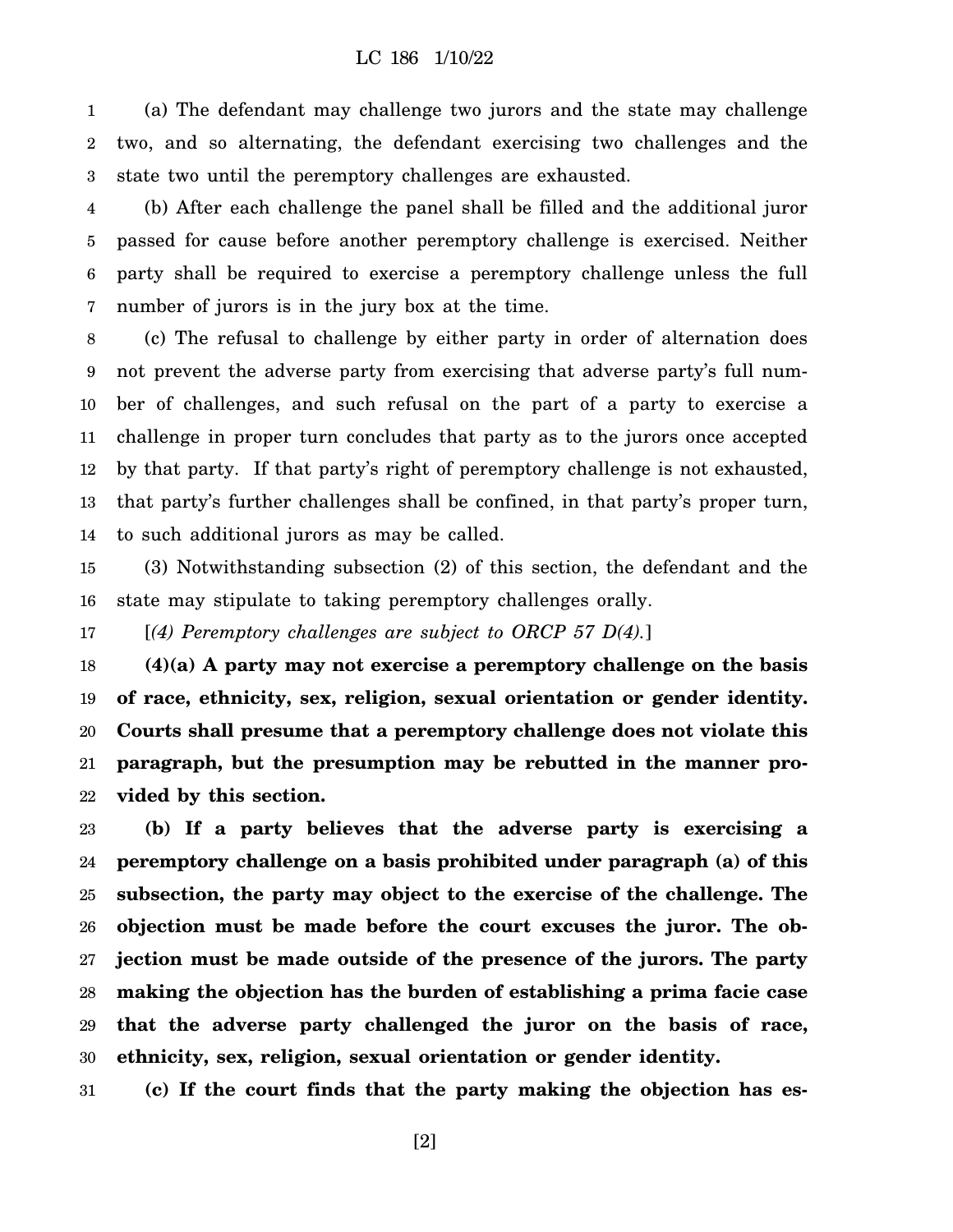1 2 3 4 5 6 7 8 9 10 11 **tablished a prima facie case that the adverse party challenged a prospective juror on the basis of race, ethnicity, sex, religion, sexual orientation or gender identity, the burden shifts to the adverse party to show that the peremptory challenge was not exercised on the basis of race, ethnicity, sex, religion, sexual orientation or gender identity, and that the peremptory challenge was exercised on another objectively reasonable basis. The adverse party may examine the challenged juror further in support of the challenge. If the adverse party fails to meet the burden of justification as to the questioned challenge, the presumption that the challenge does not violate paragraph (a) of this subsection is rebutted.**

12 13 14 15 **(d) If the court finds that the adverse party challenged a prospective juror on the basis of race, ethnicity, sex, religion, sexual orientation or gender identity, and not on another objectively reasonable basis, the court shall disallow the peremptory challenge.**

16

17

#### **DISQUALIFYING JUDGES**

18

19 **SECTION 2.** ORS 14.210 is amended to read:

20 21 22 23 14.210. (1) A judge shall not act as such in a court of which the judge is a member [*in*] **when a reasonable person would question the judge's impartiality, including but not limited to** any of the following circumstances:

24 25 26 27 28 29 (a) The judge shall not act as judge if the judge is a party to or directly interested in the action, suit or proceeding, except that the judge shall not be disqualified from acting as such in a case in which the judge is added as a party after taking any official action as a judge in the action, suit or proceeding, and in that case the judge shall be dismissed as a party without prejudice.

30 31 (b) Except as provided in ORS 2.111 and 2.570, a judge shall not act as judge if the judge was not present and sitting as a member of the court at

[3]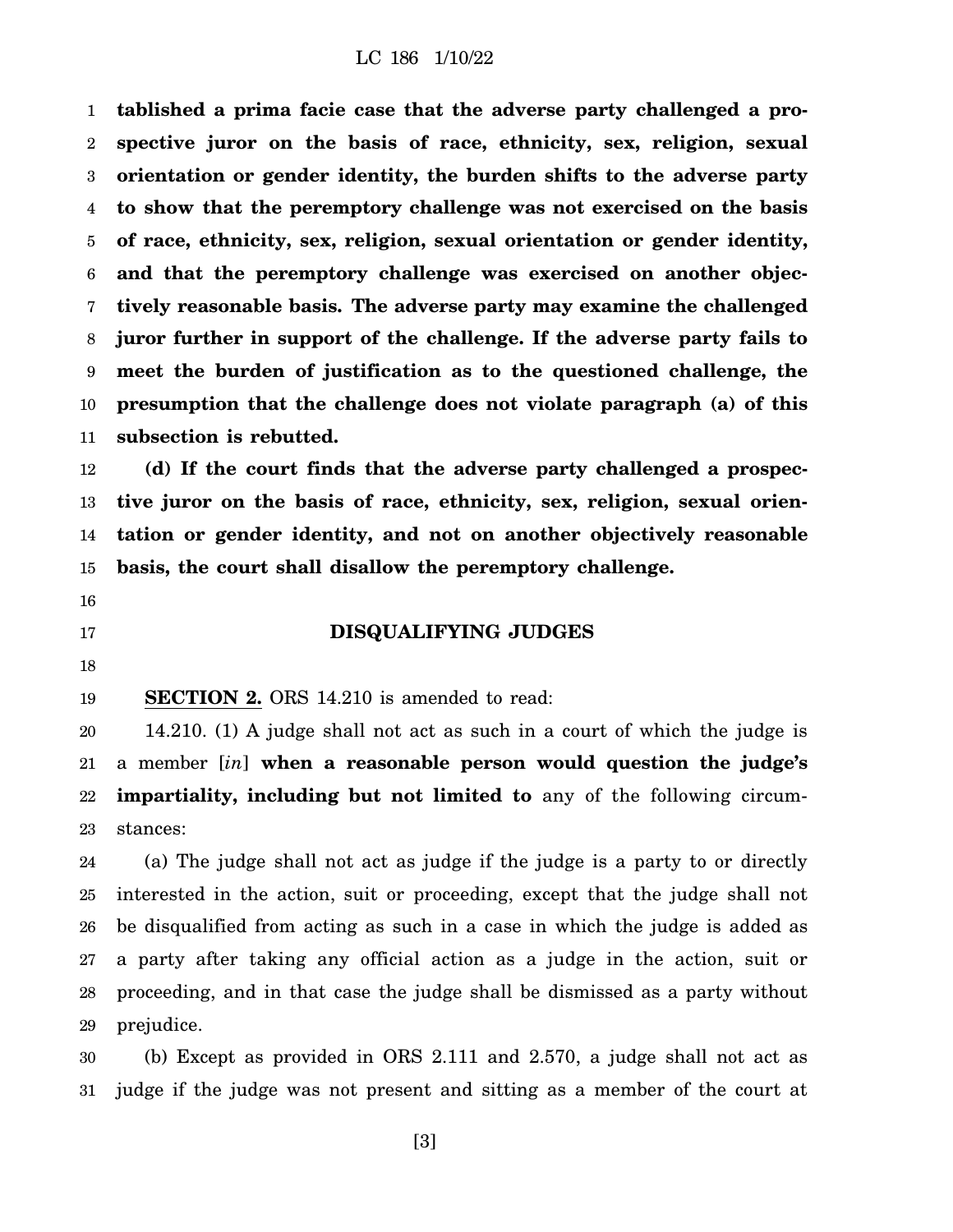#### LC 186 1/10/22

1 2 3 the hearing of a matter submitted for its decision. A judge may sign an order or judgment reflecting a decision made by another judge if, for good cause, the judge who made the decision is not available.

4 5 6 (c) A judge shall not act as judge if the judge is related to any party, or to the attorney for any party, or to the partner or office associate of any such attorney, by consanguinity or affinity within the third degree.

7 8 (d) A judge shall not act as judge if the judge has been attorney in the action, suit or proceeding for any party.

9 10 11 12 (e) If appeal is made from a decision of another court, or judicial review of a decision of an administrative agency is sought, a judge shall not act as judge on appeal if the judge participated in making the decision that is subject to review.

13 14 15 16 17 (2) This section does not apply to an application to change the place of trial, or the regulation of the order of business in court. In the circumstances specified in subsection (1)(c) and (d) of this section, the disqualification shall be deemed waived by the parties unless a motion for disqualification of the judge is made as provided by statute or court rule.

18 **SECTION 3.** ORS 14.250 is amended to read:

19 20 21 22 23 24 25 26 27 28 29 30 31 14.250. **(1) Except as provided in subsection (2) of this section,** no judge of a circuit court shall sit to hear or try any suit, action, matter or proceeding when it is established, as provided in ORS 14.250 to 14.270, that any party or attorney believes that such party or attorney cannot have a fair and impartial trial or hearing before such judge. In such case the presiding judge for the judicial district shall forthwith transfer the cause, matter or proceeding to another judge of the court, or apply to the Chief Justice of the Supreme Court to send a judge to try it; or, if the convenience of witnesses or the ends of justice will not be interfered with by such course, and the action or suit is of such a character that a change of venue thereof may be ordered, the presiding judge may send the case for trial to the most convenient court; except that the issues in such cause may, upon the written stipulation of the attorneys in the cause agreeing thereto, be made up in the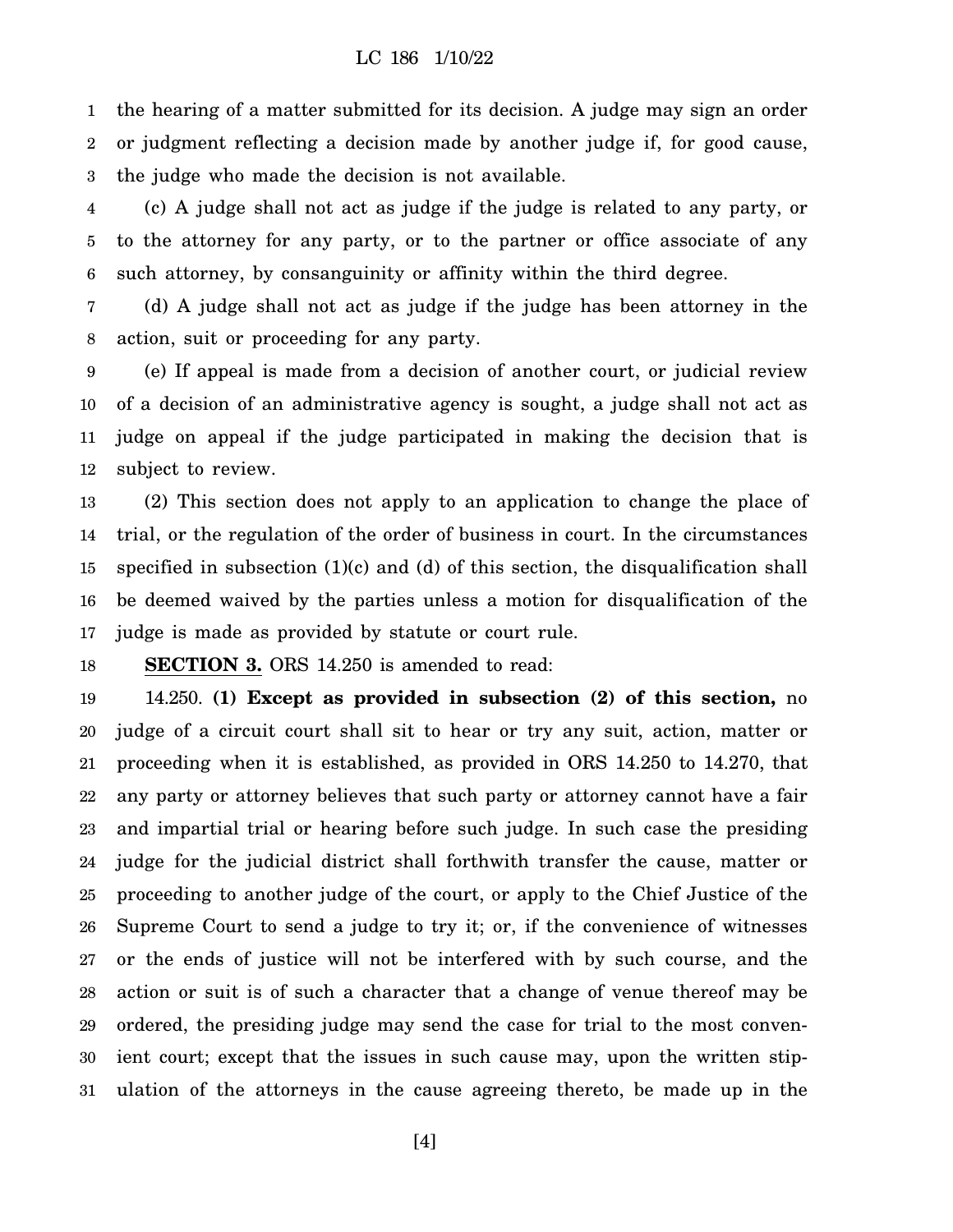1 district of the judge to whom the cause has been assigned.

2 3 4 5 **(2) The prosecution in a criminal case may not disqualify a judge under this section. This subsection does not limit the ability of the prosecution in a criminal case to seek to disqualify a judge under ORS 14.210.**

6 **SECTION 4.** ORS 14.260 is amended to read:

7 8 9 10 11 12 13 14 15 16 17 18 14.260. (1) Any party to or any attorney appearing in any cause, matter or proceeding in a circuit court**, other than the prosecution in a criminal case,** may establish the belief described in ORS 14.250 by motion supported by affidavit that the party or attorney believes that the party or attorney cannot have a fair and impartial trial or hearing before the judge, and that it is made in good faith and not for the purpose of delay. No specific grounds for the belief need be alleged. The motion shall be allowed unless the judge moved against, or the presiding judge for the judicial district, challenges the good faith of the affiant and sets forth the basis of the challenge. In the event of a challenge, a hearing shall be held before a disinterested judge. The burden of proof is on the challenging judge to establish that the motion was made in bad faith or for the purposes of delay.

19 20 21 22 23 24 (2) The affidavit shall be filed with the motion at any time prior to final determination of the cause, matter or proceedings in uncontested cases, and in contested cases before or within five days after the cause, matter or proceeding is at issue upon a question of fact or within 10 days after the assignment, appointment and qualification or election and assumption of office of another judge to preside over the cause, matter or proceeding.

25 26 27 28 29 30 31 (3) A motion to disqualify a judge may not be made after the judge has ruled upon any petition, demurrer or motion other than a motion to extend time in the cause, matter or proceeding. A motion to disqualify a judge or a judge pro tem, assigned by the Chief Justice of the Supreme Court to serve in a county other than the county in which the judge or judge pro tem resides may not be filed more than five days after the party or attorney appearing in the cause receives notice of the assignment.

[5]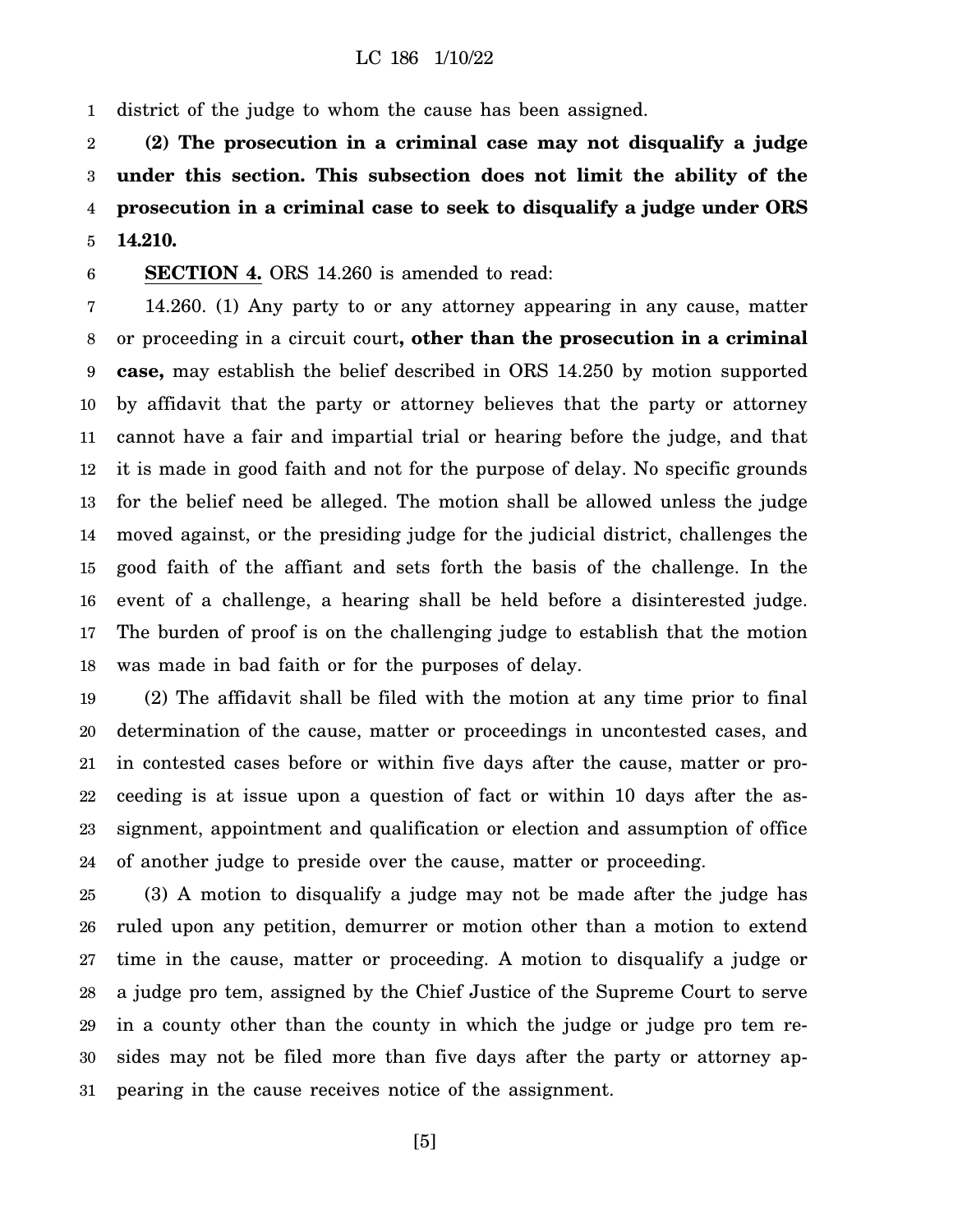1 2 3 (4) In judicial districts having a population of 200,000 or more, the affidavit and motion for change of judge shall be made at the time and in the manner prescribed in ORS 14.270.

4 5 6 7 8 (5) In judicial districts having a population of 100,000 or more, but less than 200,000, the affidavit and motion for change of judge shall be made at the time and in the manner prescribed in ORS 14.270 unless the circuit court makes local rules under ORS 3.220 adopting the procedure described in this section.

9 10 (6) A party or attorney may not make more than two applications in any cause, matter or proceeding under this section.

11

12

13

### **JUSTIFIED USE OF PHYSICAL FORCE**

14 15 **SECTION 5. Section 6 of this 2022 Act is added to and made a part of ORS 161.195 to 161.275.**

16 17 18 19 20 21 **SECTION 6. Notwithstanding ORS 161.190, the justifiable use of physical force in self-defense or in defending a third person under ORS 161.205 (5) is an affirmative defense when the defendant engaged in, directed or otherwise participated in wrongful conduct that was intended to cause the victim to be unavailable as a witness, and did cause the victim to be unavailable.**

22 23 24 **SECTION 7. Section 6 of this 2022 Act applies to conduct alleged to constitute an offense occurring on or after the effective date of this 2022 Act.**

25

- 26
- 27

#### **CAPTIONS**

28 29 30 31 **SECTION 8. The unit captions used in this 2022 Act are provided only for the convenience of the reader and do not become part of the statutory law of this state or express any legislative intent in the enactment of this 2022 Act.**

[6]